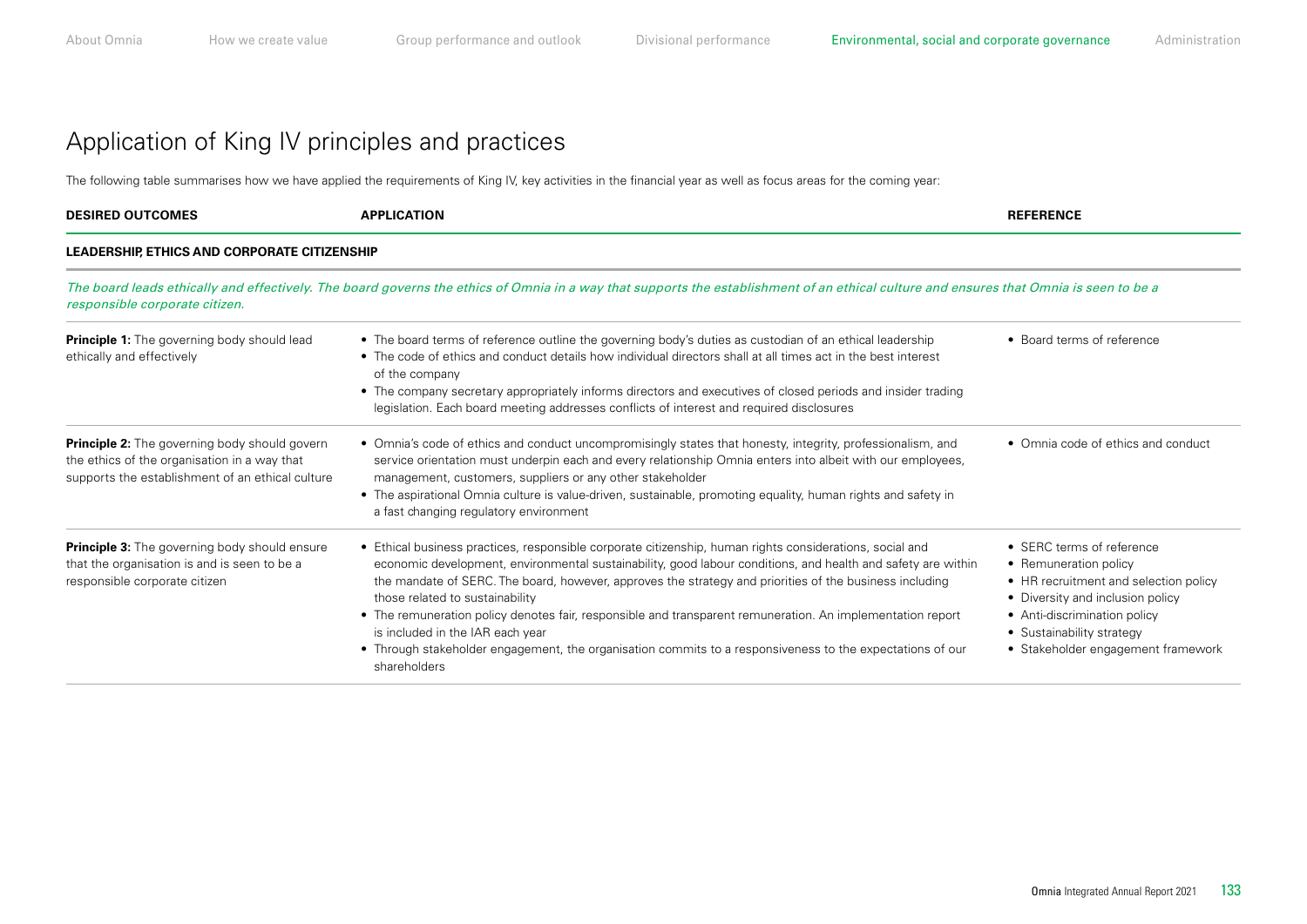## Corporate governance continued

| <b>DESIRED OUTCOMES</b>                                                                                                                                                                                                                                          | <b>APPLICATION</b>                                                                                                                                                                                                                                                                                                                                                                                                                                                                                                                                                                                                                                                                                                                                                                                                                                                                                                                                | <b>REFERENCE</b>                                                                                           |
|------------------------------------------------------------------------------------------------------------------------------------------------------------------------------------------------------------------------------------------------------------------|---------------------------------------------------------------------------------------------------------------------------------------------------------------------------------------------------------------------------------------------------------------------------------------------------------------------------------------------------------------------------------------------------------------------------------------------------------------------------------------------------------------------------------------------------------------------------------------------------------------------------------------------------------------------------------------------------------------------------------------------------------------------------------------------------------------------------------------------------------------------------------------------------------------------------------------------------|------------------------------------------------------------------------------------------------------------|
| <b>STRATEGY, PERFORMANCE AND REPORTING</b>                                                                                                                                                                                                                       |                                                                                                                                                                                                                                                                                                                                                                                                                                                                                                                                                                                                                                                                                                                                                                                                                                                                                                                                                   |                                                                                                            |
|                                                                                                                                                                                                                                                                  | The board clearly appreciates that Omnia's core purpose, our risks and opportunities, our strategy, business model, performance and sustainability development are all inseparable elements of<br>the value-creation process. Reports are issued by Omnia to enable stakeholders to make informed assessments of our performance and our short, medium and long-term prospects.                                                                                                                                                                                                                                                                                                                                                                                                                                                                                                                                                                   |                                                                                                            |
| Principle 4: The governing body should<br>appreciate that the organisation's core purpose,<br>its risks and opportunities, strategy, business<br>model, performance and sustainable<br>development are all inseparable elements of the<br>value-creation process | • The board reviews and approves the strategic direction and objectives presented by the executive committee<br>• During a two-day strategy workshop in March 2021, management presented the updated strategy, providing<br>an opportunity for the board to interrogate key elements of the plan including:<br>o Whether the strategy was adequately prioritised and mapped<br>o The assumptions were foundation-worthy, the timeframe was achievable<br>o The objectives were sustainable, the executive team was sufficiently resourced in capability and capacity<br>o Capital was allocated to the correct projects where return of investment could be realised<br>o Whether there were macro issues that could affect the materiality of the strategy<br>• The board considered the positive and negative consequences of Omnia's activities, how these were<br>leveraged or mitigated, and whether an adequate response had been developed | • 2021 IAR: governance report<br>• Strategy framework                                                      |
| <b>Principle 5:</b> The governing body should ensure<br>that reports issued by the organisation enable<br>stakeholders to make informed assessments of<br>the organisation's performance and its short,<br>medium and long-term prospects                        | • The Group was compliant in all material respects with the requirements of the Companies Act,<br>the JSE Listings Requirements and its MOI                                                                                                                                                                                                                                                                                                                                                                                                                                                                                                                                                                                                                                                                                                                                                                                                       | • 2021 IAR<br>$\bullet$ AFS                                                                                |
| <b>GOVERNING STRUCTURES AND DELEGATING</b>                                                                                                                                                                                                                       |                                                                                                                                                                                                                                                                                                                                                                                                                                                                                                                                                                                                                                                                                                                                                                                                                                                                                                                                                   |                                                                                                            |
| contributes to role clarity and effective exercise of authority and responsibilities.                                                                                                                                                                            | Omnia's board serves as the focal point and custodian of corporate governance. The board comprises the appropriate balance of knowledge, skills, experience, diversity and independence for it<br>to discharge its governance role and responsibilities objectively and effectively. Furthermore, the board ensures that arrangements for delegation within its own structures promote<br>independent judgement, assist with the balance of power and the effective discharge of duties. The board evaluates its own performance and that of its committees. Delegation to management                                                                                                                                                                                                                                                                                                                                                             |                                                                                                            |
| Principle 6: The governing body should serve as<br>the focal point and custodian of corporate<br>governance in the organisation                                                                                                                                  | • The board is the custodian of corporate governance and is committed to good governance                                                                                                                                                                                                                                                                                                                                                                                                                                                                                                                                                                                                                                                                                                                                                                                                                                                          | • Omnia board terms of reference<br>• 2021 IAR: chair's report<br>• 2021 IAR: governance report            |
| <b>Principle 7:</b> The governing body should comprise<br>the appropriate balance of knowledge, skills,<br>experience, diversity and independence for it to<br>discharge its governance role and responsibilities<br>objectively and effectively                 | • The independence of the board was confirmed through annual declarations and evaluations<br>• The board draws on a set of desirable skills and industry experience from its members to guide Omnia.<br>A criteria matrix tracks the balance of skills and the level of knowledge of the board. Directors are rated<br>against these criteria. The board it satisfied that it has 'sufficient' to 'advanced' experience in all areas<br>considered                                                                                                                                                                                                                                                                                                                                                                                                                                                                                                | • Omnia board terms of reference<br>• Annual declarations of independence<br>• Skills and diversity matrix |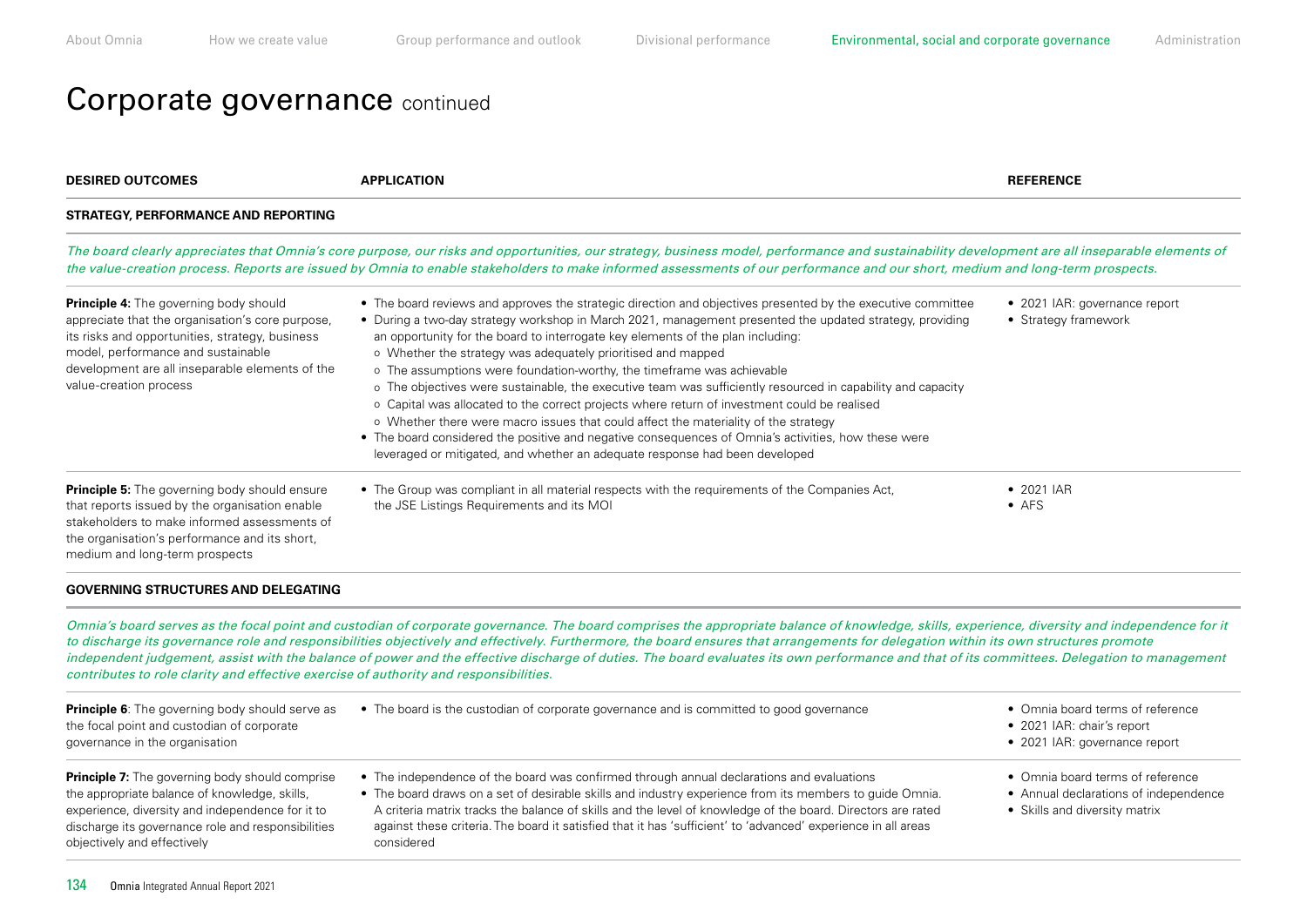| <b>DESIRED OUTCOMES</b>                                                                                                                                                                                                                          | <b>APPLICATION</b>                                                                                                                                                                                                                                                                                                                                                                                                                                                                                                                                                                                                                                                                                                                                                                                                                                        | <b>REFERENCE</b>                                                                                                                                           |  |
|--------------------------------------------------------------------------------------------------------------------------------------------------------------------------------------------------------------------------------------------------|-----------------------------------------------------------------------------------------------------------------------------------------------------------------------------------------------------------------------------------------------------------------------------------------------------------------------------------------------------------------------------------------------------------------------------------------------------------------------------------------------------------------------------------------------------------------------------------------------------------------------------------------------------------------------------------------------------------------------------------------------------------------------------------------------------------------------------------------------------------|------------------------------------------------------------------------------------------------------------------------------------------------------------|--|
| <b>GOVERNING STRUCTURES AND DELEGATING continued</b>                                                                                                                                                                                             |                                                                                                                                                                                                                                                                                                                                                                                                                                                                                                                                                                                                                                                                                                                                                                                                                                                           |                                                                                                                                                            |  |
| <b>Principle 8:</b> The governing body should ensure<br>that its arrangements for delegation within its<br>own structures promote independent<br>judgement, assist with the balance of power and<br>the effective discharge of its duties        | • Omnia's board committees are a forum for communication between the board, management and professional<br>service providers. The delegation of authority to committees does not detract from the board's responsibility<br>to discharge its fiduciary duties to the Group. The committees assist the board to meet the provisions of its<br>charter, promote independent judgement and ensure a balance of power. Each committee has its own terms<br>of reference which are reviewed together with its annual workplan                                                                                                                                                                                                                                                                                                                                  | • Omnia board terms of reference<br>• Committee terms of reference                                                                                         |  |
| <b>Principle 9:</b> The governing body should ensure<br>that the evaluation of its own performance and<br>that of its committees, its chair and its individual<br>members, support continued improvement in its<br>performance and effectiveness | • In June 2021, as required by the relevant terms of reference, performance assessments were completed on<br>the board, its committees and the company secretary. The evaluations were distributed and analysed<br>independently, and outcomes were presented to the respective chairs for feedback to the board as a whole<br>• Results of the board evaluation indicate a well-balanced governing body which is the right size, and which<br>maintains sufficient knowledge and experience according to the criteria matrix. Meetings are well organised<br>and efficiently run. The board discharged its responsibilities and contributes meaningfully to the value creation<br>of Omnia<br>• Each committee confirmed that it had functioned satisfactorily and fulfilled its duties in accordance with its<br>terms of reference and annual workplan | • Annual evaluations of the board and<br>committees<br>• Omnia board terms of reference<br>• Committee terms of reference<br>• 2021 IAR: governance report |  |
| <b>Principle 10:</b> The governing body should ensure<br>that the appointment of and delegation to,<br>management contribute to role clarity and the<br>effective exercise of authority and<br>responsibilities                                  | • The authority of the board is conferred on management. The CEO leads management for the Group as a<br>whole. To ensure role clarity and an effective exercise of authority, a delegation of authority framework sets<br>out those matters that are reserved for the board and those that are delegated to the CEO, Group FD,<br>executive management or divisional management                                                                                                                                                                                                                                                                                                                                                                                                                                                                           | • Delegation of authority framework                                                                                                                        |  |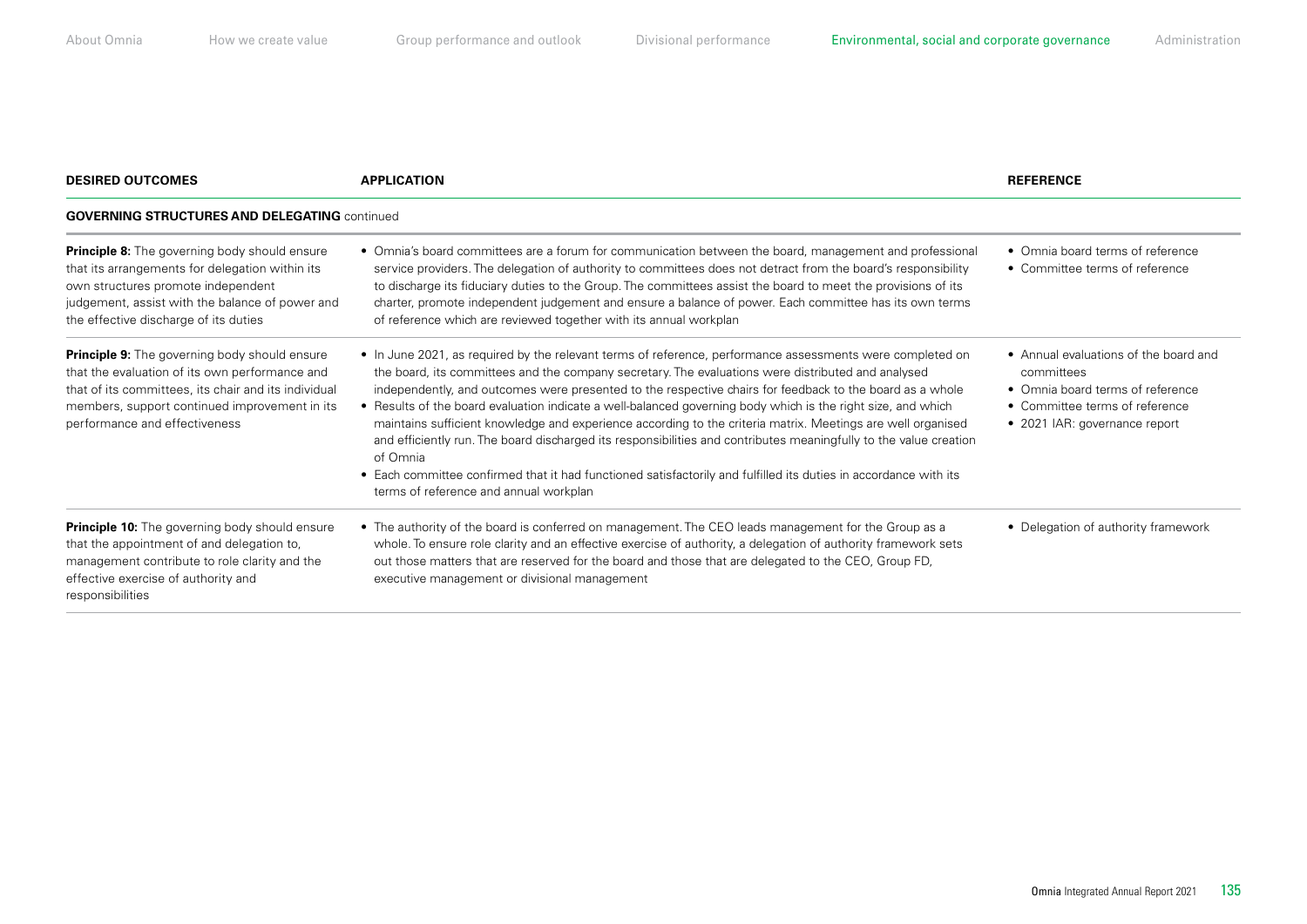# Corporate governance continued

| <b>DESIRED OUTCOMES</b>                                                                                                                                                                                                         | <b>APPLICATION</b>                                                                                                                                                                                                                                                                                                                                                                                                                                                                                                                                                                                                                                                                                                                                                                                                                                                                                  | <b>REFERENCE</b>                                                                                                                                                                                                                                                                                                                                     |
|---------------------------------------------------------------------------------------------------------------------------------------------------------------------------------------------------------------------------------|-----------------------------------------------------------------------------------------------------------------------------------------------------------------------------------------------------------------------------------------------------------------------------------------------------------------------------------------------------------------------------------------------------------------------------------------------------------------------------------------------------------------------------------------------------------------------------------------------------------------------------------------------------------------------------------------------------------------------------------------------------------------------------------------------------------------------------------------------------------------------------------------------------|------------------------------------------------------------------------------------------------------------------------------------------------------------------------------------------------------------------------------------------------------------------------------------------------------------------------------------------------------|
| <b>GOVERNANCE FUNCTIONAL AREAS</b>                                                                                                                                                                                              |                                                                                                                                                                                                                                                                                                                                                                                                                                                                                                                                                                                                                                                                                                                                                                                                                                                                                                     |                                                                                                                                                                                                                                                                                                                                                      |
| internal decision-making and of the organisation's external reports.                                                                                                                                                            | The Omnia board governs risk and IT in a way that supports the organisation in setting and achieving our strategic objectives. The board governs compliance with applicable laws and adopts<br>non-binding rules, codes and standards in a way that supports the organisation being ethical and a good corporate citizen. The board ensures that it remunerates fairly, responsibly and<br>transparently to achieve its short, medium and long-term goals. Assurance services and functions enable an effective control environment and that these support the integrity of information for                                                                                                                                                                                                                                                                                                         |                                                                                                                                                                                                                                                                                                                                                      |
| Principle 11: The governing body should govern<br>risk in a way that supports the organisation in<br>setting and achieving its strategic objectives                                                                             | • Omnia's key stakeholders and their moderated needs and wants, fundamentally shape Omnia's strategy.<br>The risks arising from the expressed strategy's resultant initiatives and business processes, must be properly<br>managed. The board oversight responsibility for this risk management is delegated to the SERC. A baseline<br>strategic risk register was developed by management and presented to the committee during the May 2021<br>committee meeting<br>• An important component of reducing risk to an acceptable level is through securing the appropriate level of<br>assurance from the appropriate parties (both internal and external to the company) that matters are indeed<br>as stated, or purported to be<br>• The IAR contains details of material risks to the Group, which include the macro-environment, business<br>ethics, compliance, people, and technology risks | • SERC terms of reference<br>• Strategic risk register<br>• Internal audit charter<br>• 2021 IAR: material risks                                                                                                                                                                                                                                     |
| Principle 12: The governing body should govern<br>technology and information in a way that<br>supports the organisation setting and achieving<br>its strategic objectives                                                       | • The board is responsible for IT governance, and the upgrade of the security and IT infrastructure was a top<br>priority to address this operational risk. The business continues to focus on the redesign and optimisation<br>of the environment to improve cyber resilience and operational performance<br>• The management of information and technology risk is delegated to the AC. An IT policy supports the<br>confidentiality, integrity and availability of information. A steering committee was constituted to assist<br>management with the implementation of the IT policy                                                                                                                                                                                                                                                                                                            | $\bullet$ IT policy<br>• Network security policy<br>• Identity access and credential<br>Management policy<br>• Remote access tools policy<br>• Data and document retention and<br>destruction policy<br>• Acceptable use of IT resources policy<br>• Internet usage monitoring and filtering<br>policy<br>• Firewall and reuter configuration policy |
| Principle 13: The governing body should govern<br>compliance with applicable laws and adopt,<br>non-binding rules, codes and standards in a way<br>that supports the organisation being ethical and<br>a good corporate citizen | • We aim to make a sustainable contribution to the global communities in which we operate. In South Africa,<br>with a thrust towards supplier development and preferential procurement, we have maintained a level 2<br>B-BBEE rating. The SERC monitors our corporate citizenship responsibilities against a workplan and<br>compliance checklist, and reviews progress against transformation targets and an employment equity plan                                                                                                                                                                                                                                                                                                                                                                                                                                                               | • Sustainability strategy<br>• 2021 IAR: sustainability report<br>• 2021 IAR: governance report<br>• 2021 IAR: report of the SERC chair<br>• SERC terms of reference                                                                                                                                                                                 |